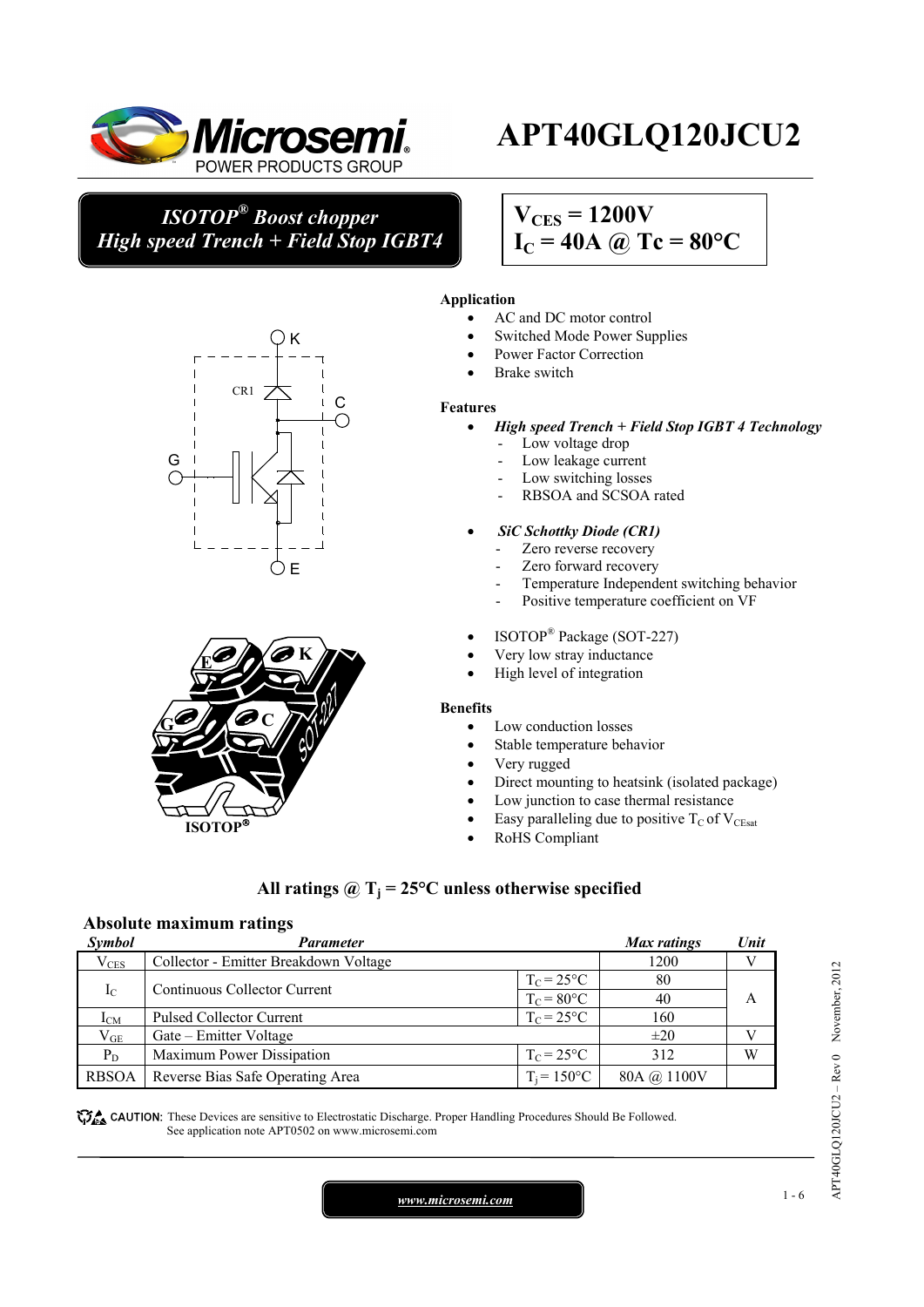

## **Electrical Characteristics**

| Symbol           | Characteristic                       | <b>Test Conditions</b>              |                      | Min | ľvn  | Max | Unit         |
|------------------|--------------------------------------|-------------------------------------|----------------------|-----|------|-----|--------------|
| $I_{CES}$        | Zero Gate Voltage Collector Current  | $V_{GE} = 0V$ , $V_{CE} = 1200V$    |                      |     |      | 25  | μA           |
| $V_{CE(sat)}$    | Collector Emitter saturation Voltage | $V_{GE} = 15V$                      | $T_i = 25^{\circ}C$  |     | 2.05 | 2.4 | 17           |
|                  |                                      | $I_C = 40A$                         | $T_i = 150^{\circ}C$ |     | 2.6  |     |              |
| $V_{GE(th)}$     | Gate Threshold Voltage               | $V_{GE} = V_{CE}$ , $I_C = 1mA$     |                      | 5.0 | 5.8  | 6.5 | $\mathbf{V}$ |
| $1_{\text{GES}}$ | Gate – Emitter Leakage Current       | $V_{GE} = \pm 20 V$ , $V_{CE} = 0V$ |                      |     |      | 20  | nA           |

## **Dynamic Characteristics**

| <i>Symbol</i>       | <i><b>Characteristic</b></i> | <b>Test Conditions</b>                                             | Min | $\mathcal{I}yp$ | <b>Max</b> | Unit |
|---------------------|------------------------------|--------------------------------------------------------------------|-----|-----------------|------------|------|
| $C_{\text{ies}}$    | Input Capacitance            | $V_{GE} = 0V$                                                      |     | 2300            |            |      |
| $C_{\text{oes}}$    | <b>Output Capacitance</b>    | $V_{CE}$ = 25V                                                     |     | 150             |            | pF   |
| $C_{res}$           | Reverse Transfer Capacitance | $f = 1$ MHz                                                        |     | 130             |            |      |
| $Q_{G}$             | Gate charge                  | $V_{GE} = 15V$ , $I_C = 40A$<br>$V_{CE}$ = 960V                    |     | 185             |            | nC   |
| $T_{d(on)}$         | Turn-on Delay Time           | Resistive Switching $(25^{\circ}C)$                                |     | 30              |            |      |
| $T_r$               | Rise Time                    | $V_{GE} = \pm 15V$                                                 |     | 57              |            | ns   |
| $T_{\text{d(off)}}$ | Turn-off Delay Time          | $V_{Bus} = 600V$<br>$I_C = 40A$                                    |     | 290             |            |      |
| $T_f$               | Fall Time                    | $R_G = 12\Omega$                                                   |     | 16              |            |      |
| $T_{d(on)}$         | Turn-on Delay Time           | Inductive Switching $(150^{\circ}C)$                               |     | 30              |            |      |
| $T_r$               | Rise Time                    | $V_{GE} = \pm 15V$                                                 |     | 49              |            |      |
| $T_{d(off)}$        | Turn-off Delay Time          | $V_{Bus} = 600V$<br>$I_C = 40A$                                    |     | 366             |            | ns   |
| $T_f$               | Fall Time                    | $R_G = 12\Omega$                                                   |     | 48              |            |      |
| $E_{on}$            | Turn-on Switching Energy     | $T_i = 25$ °C<br>$V_{GE} = \pm 15V$                                |     | 1.9             |            |      |
|                     |                              | $V_{\text{Bus}} = 600V$<br>$T_i = 150$ °C                          |     | 2.25            |            | mJ   |
| $E_{\rm off}$       | Turn-off Switching Energy    | $I_C = 40A$<br>$T_i = 25$ °C<br>$R_G = 12\Omega$<br>$T_i = 150$ °C |     | 1.2<br>2.25     |            |      |
|                     |                              | $V_{GE} \le 15V$ ; $V_{Bus} = 600V$                                |     |                 |            |      |
| $I_{sc}$            | Short Circuit data           | $t_{p} \le 10 \mu s$ ; T <sub>i</sub> = 150°C                      |     | 150             |            | A    |

## **Chopper SiC diode ratings and characteristics (CR1)**

| <i>Symbol</i> | <i><b>Characteristic</b></i>            | <b>Test Conditions</b>                              |                     | Min  | $\mathcal{I}yp$ | <b>Max</b> | Unit |
|---------------|-----------------------------------------|-----------------------------------------------------|---------------------|------|-----------------|------------|------|
| $V_{RRM}$     | Maximum Peak Repetitive Reverse Voltage |                                                     |                     | 1200 |                 |            | V    |
| $I_{RM}$      | Maximum Reverse Leakage Current         | $V_R = 1200V$                                       | $T_i = 25$ °C       |      | 64              | 400        |      |
|               |                                         |                                                     | $T_i = 175$ °C      |      | 112             | 2000       | μA   |
| $I_F$         | DC Forward Current                      |                                                     | $Tc = 100^{\circ}C$ |      | 20              |            | A    |
| $V_{\rm F}$   | Diode Forward Voltage                   | $T_i = 25$ °C<br>$I_F = 20A$<br>$T_i = 175$ °C      |                     |      | 1.6             | 1.8        | V    |
|               |                                         |                                                     |                     | 2.3  | 3               |            |      |
| $Q_{C}$       | <b>Total Capacitive Charge</b>          | $I_F = 20A$ , $V_R = 600V$<br>$di/dt = 1000A/\mu s$ |                     |      | 80              |            | nC   |
| $\mathcal{C}$ | Total Capacitance                       | $f = 1$ MHz, $V_R = 200V$                           |                     |      | 192             |            | pF   |
|               |                                         | $f = 1$ MHz, $V_R = 400V$                           |                     |      | 138             |            |      |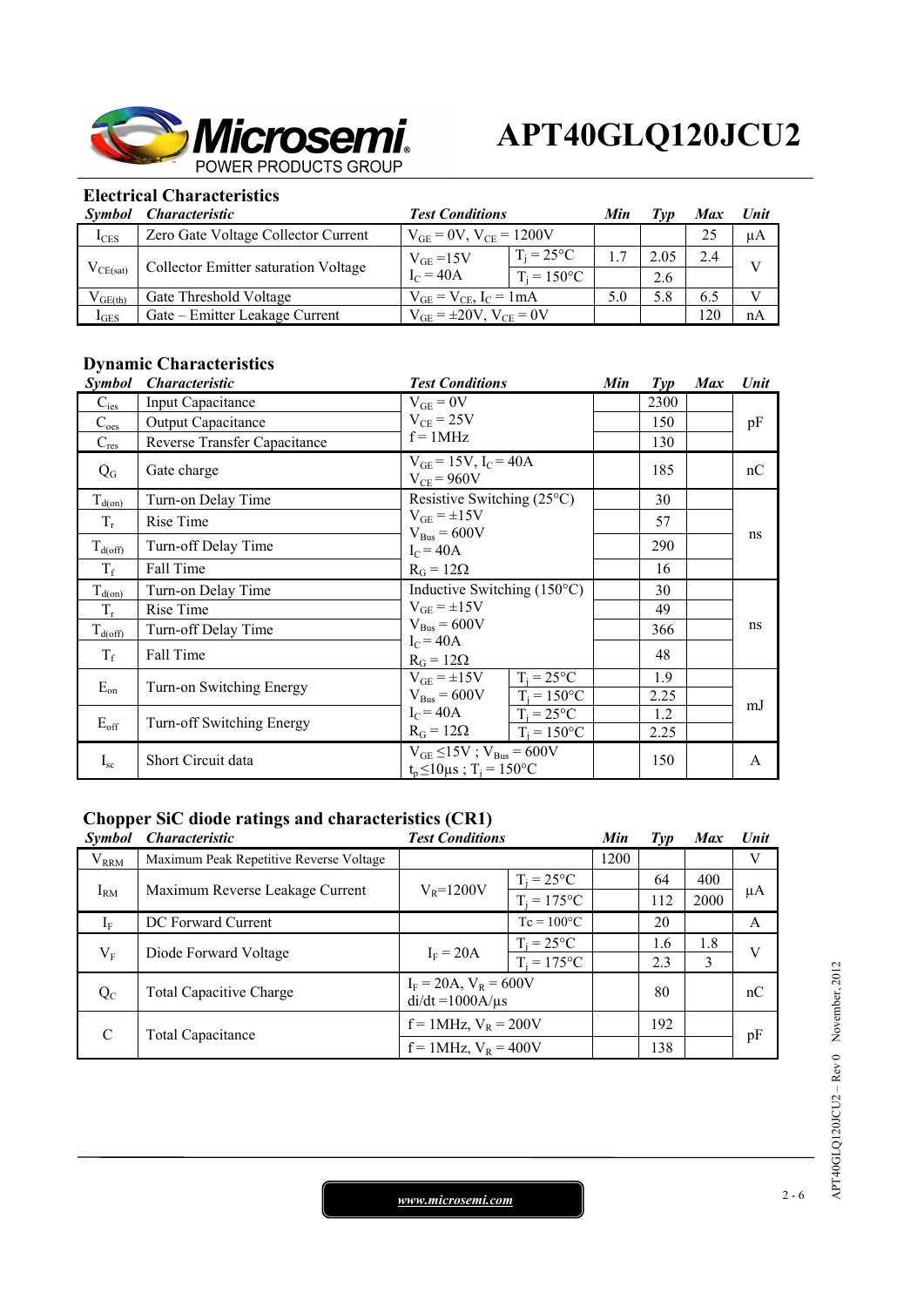

### **Thermal and package characteristics**

|                | Symbol Characteristic                                                             |             | Min   | Iyp  | Max  | <b>Unit</b>        |  |
|----------------|-----------------------------------------------------------------------------------|-------------|-------|------|------|--------------------|--|
| $R_{thJC}$     | Junction to Case Thermal Resistance                                               | <b>IGBT</b> |       |      | 0.48 | $\rm ^{\circ}$ C/W |  |
|                |                                                                                   | SiC Diode   |       |      | 0.8  |                    |  |
| $R_{thJA}$     | Junction to Ambient (IGBT & Diode)                                                |             |       |      | 20   |                    |  |
| $V_{ISOL}$     | RMS Isolation Voltage, any terminal to case $t = 1$ min, $50/60$ Hz               |             | 4000  |      |      |                    |  |
| $T_J, T_{STG}$ | Storage Temperature Range                                                         |             | $-55$ |      | 150  | $\rm ^{\circ}C$    |  |
| $T_{L}$        | Max Lead Temp for Soldering: 0.063" from case for 10 sec                          |             |       |      | 300  |                    |  |
| Torque         | Mounting torque (Mounting $= 8-32$ or 4mm Machine and terminals $= 4$ mm Machine) |             |       |      | 1.5  | N.m                |  |
| Wt             | Package Weight                                                                    |             |       | 29.2 |      | g                  |  |

## **SOT-227 (ISOTOP®) Package Outline**



### **Typical IGBT Performance Curve**



APT40GLQ120JCU2 - Rev 0 November, 2012 APT40GLQ120JCU2 – Rev 0 November, 2012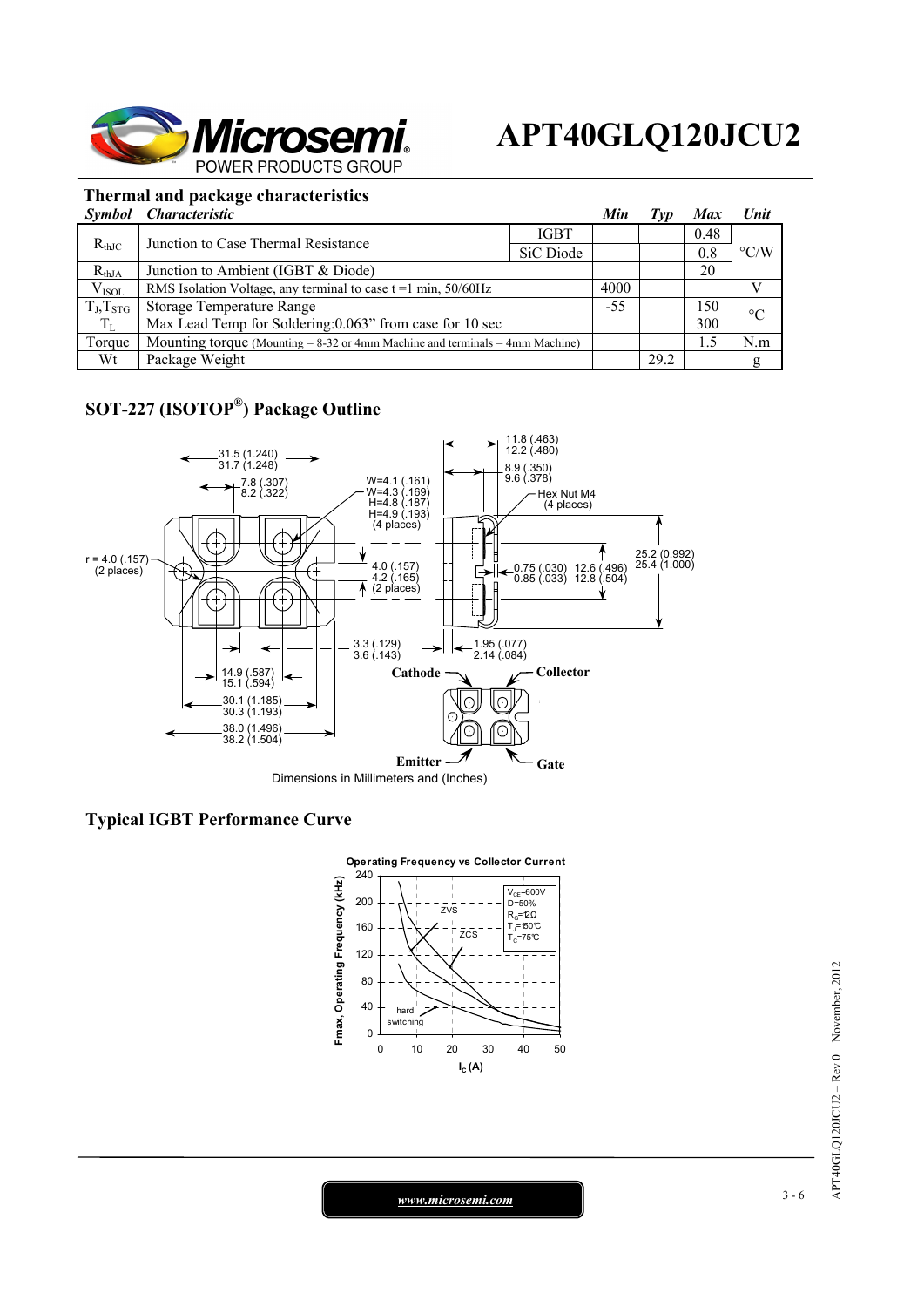

# **APT40GLQ120JCU2**



 *www.microsemi.com* 4-6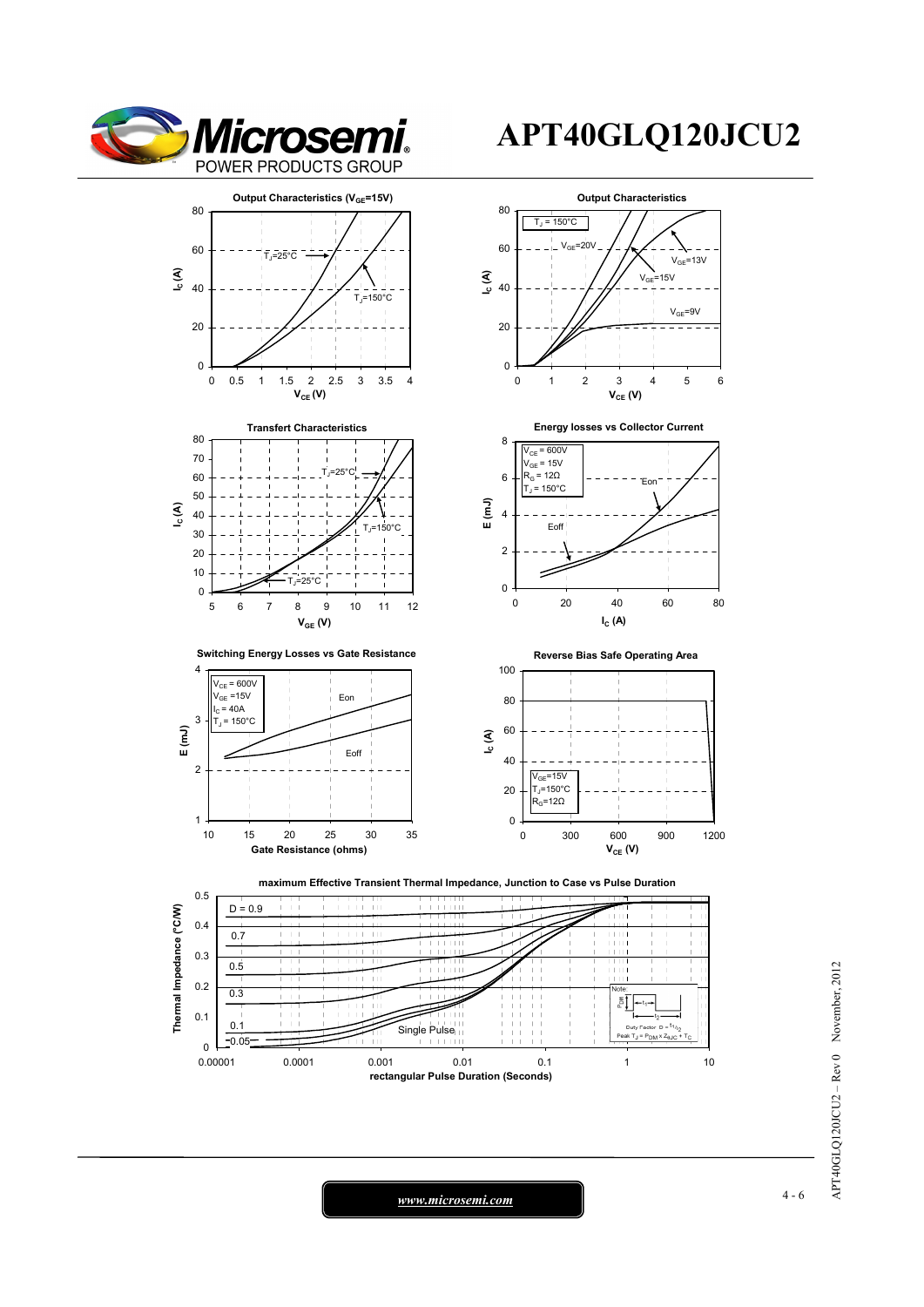

## **APT40GLQ120JCU2**

#### **Typical chopper SiC diode Performance Curve**



ISOTOP® is a registered trademark of ST Microelectronics NV

APT40GLQ120JCU2 - Rev 0 November, 2012 APT40GLQ120JCU2 – Rev 0 November, 2012

 *www.microsemi.com* 5-6